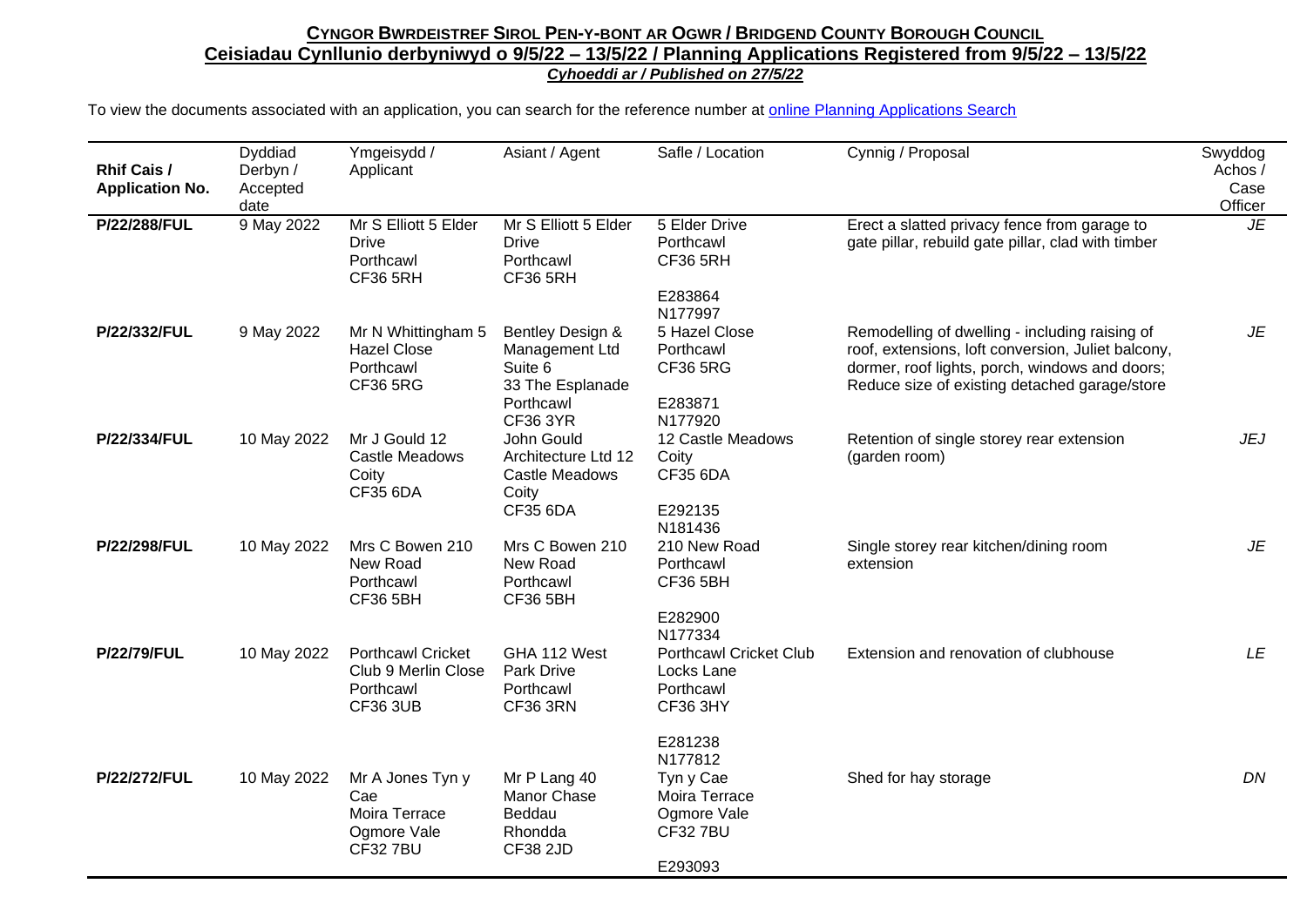| <b>Rhif Cais /</b><br><b>Application No.</b> | Dyddiad<br>Derbyn /<br>Accepted<br>date | Ymgeisydd /<br>Applicant                                                                                        | Asiant / Agent                                                                 | Safle / Location                                                                                                | Cynnig / Proposal                                                                                                                                                                             | Swyddog<br>Achos/<br>Case<br>Officer |
|----------------------------------------------|-----------------------------------------|-----------------------------------------------------------------------------------------------------------------|--------------------------------------------------------------------------------|-----------------------------------------------------------------------------------------------------------------|-----------------------------------------------------------------------------------------------------------------------------------------------------------------------------------------------|--------------------------------------|
| P/22/340/FUL                                 | 11 May 2022                             | Mr I Lawthom Flat<br>1C St Johns Court<br>Porthcawl<br>CF36 5NH                                                 | Mr I Lawthom Flat<br>1C St Johns Court<br>Porthcawl<br>CF36 5NH                | N190722<br>14 Sycamore Avenue<br>Porthcawl<br><b>CF36 5AL</b><br>E283746                                        | Raise roof to provide first floor; remove existing<br>garage; two storey extension to side; internal<br>remodelling                                                                           | LE                                   |
| P/22/341/FUL                                 | 11 May 2022                             | <b>TDW Distribution</b><br>Ltd Moor Road<br><b>Waterton Industrial</b><br>Estate<br><b>Bridgend</b><br>CF31 3EZ | 360 AD Limited 29<br>Bocam Park<br>Oldfield Road<br>Pencoed<br><b>CF35 5LJ</b> | N177760<br><b>TDW Distribution Ltd</b><br>Moor Road<br><b>Waterton Industrial Estate</b><br>CF31 3EZ<br>E293432 | Proposed canopy & workshop extensions                                                                                                                                                         | DN                                   |
| P/22/333/DOC                                 | 11 May 2022                             | Mr G Rimron 7 Lon<br>yr Helyg<br>Coity<br><b>CF35 6DD</b>                                                       | Mr G Rimron 7 Lon<br>yr Helyg<br>Coity<br><b>CF35 6DD</b>                      | N178753<br>Innisfree<br>off A4063<br>Coytrahen<br><b>CF32 0DR</b>                                               | Approval of details for condition 2 of<br>P/21/942/FUL                                                                                                                                        | <b>JEJ</b>                           |
| P/22/317/FUL                                 | 11 May 2022                             | Miss C Davies 13<br>Glenwood Close<br>Coychurch<br><b>CF35 5ET</b>                                              | Miss C Davies 13<br>Glenwood Close<br>Coychurch<br><b>CF35 5ET</b>             | E289048<br>N185534<br>13 Glenwood Close<br>Coychurch<br><b>CF35 5ET</b><br>E293649<br>N179730                   | Two storey side extension and detached<br>studio/summer house                                                                                                                                 | DN                                   |
| P/22/331/FUL                                 | 11 May 2022                             | Mr K Day c/o Plan<br>R<br>39 Merthyr Mawr<br>Road<br><b>Bridgend</b><br><b>CF31 3NN</b>                         | Plan R Ltd 39<br>Merthyr Mawr Road<br><b>Bridgend</b><br>CF31 3NN              | The Vetz Snooker Club<br><b>Oxford Street</b><br>Pontycymmer<br><b>CF32 8DE</b><br>E290530                      | Conversion of ground floor area of property into<br>6no. 1 bedroom self-contained flats; revised<br>front elevation to include new entrances;<br>revised rear elevation and rear amenity area | <b>ALR</b>                           |
| P/22/280/FUL                                 | 12 May 2022                             | Mr Dobie Orchard<br>House<br><b>Ystrad Waun</b>                                                                 | Dunraven St<br>Davids House<br><b>Heol Mostyn</b>                              | N191003<br>Orchard House<br><b>Ystrad Waun</b><br>Pencoed                                                       | Erect a free-standing garden room to the rear<br>garden                                                                                                                                       | ES                                   |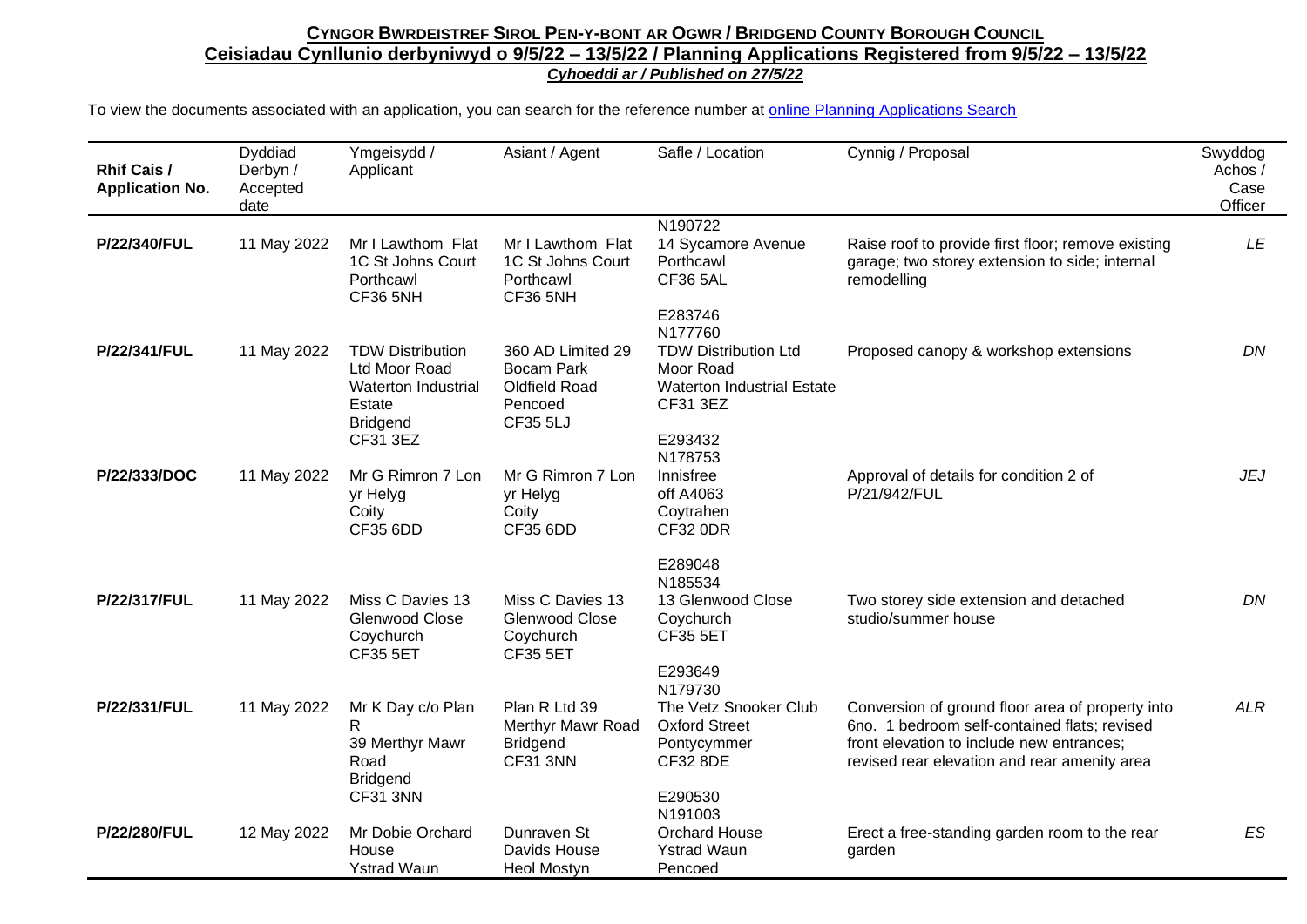| <b>Rhif Cais /</b><br><b>Application No.</b> | Dyddiad<br>Derbyn /<br>Accepted<br>date | Ymgeisydd /<br>Applicant                                                                                                       | Asiant / Agent                                                                     | Safle / Location                                                                                        | Cynnig / Proposal                                                                                                                                                                                                                       | Swyddog<br>Achos /<br>Case<br>Officer |
|----------------------------------------------|-----------------------------------------|--------------------------------------------------------------------------------------------------------------------------------|------------------------------------------------------------------------------------|---------------------------------------------------------------------------------------------------------|-----------------------------------------------------------------------------------------------------------------------------------------------------------------------------------------------------------------------------------------|---------------------------------------|
|                                              |                                         | Pencoed<br><b>CF35 6PW</b>                                                                                                     | Village Farm<br><b>Industrial Estate</b>                                           | <b>CF35 6PW</b>                                                                                         |                                                                                                                                                                                                                                         |                                       |
|                                              |                                         |                                                                                                                                | Pyle<br>CF33 6BJ                                                                   | E295221<br>N182170                                                                                      |                                                                                                                                                                                                                                         |                                       |
| P/22/281/FUL                                 | 12 May 2022                             | Mr A D Morris 21<br>Gelliaur<br>Pencoed                                                                                        | A W Surveying and<br>Design 20 Nottage<br>Mead                                     | 21 Gelliaur<br>Pencoed<br><b>CF35 6JQ</b>                                                               | Side and rear single storey extension                                                                                                                                                                                                   | DN                                    |
|                                              |                                         | <b>CF35 6JQ</b>                                                                                                                | Porthcawl<br>CF36 3SA                                                              | E295197                                                                                                 |                                                                                                                                                                                                                                         |                                       |
| P/22/305/BCB                                 | 12 May 2022                             | <b>Bridgend County</b><br>Borough Council<br><b>Civic Offices</b><br><b>Angel Street</b><br><b>Bridgend</b><br><b>CF31 4WB</b> | Cooke & Arkwright<br>7/8 Windsor Place<br>Cardiff<br><b>CF10 3SX</b>               | N182162<br>Council<br><b>Civic Offices</b><br><b>Angel Street</b><br><b>Bridgend</b><br><b>CF31 4WB</b> | Bridgend County Borough Extend existing ramped access to front left<br>elevation with new gradiant to meet current<br>Building Regulations; form new opening in<br>existing external wall (next to ramp) and install<br>new double door | DN                                    |
|                                              |                                         |                                                                                                                                |                                                                                    | E290432                                                                                                 |                                                                                                                                                                                                                                         |                                       |
| P/22/306/FUL                                 | 12 May 2022                             | Mr W L Thomas<br>Glenview<br>7 Godra Bryn<br><b>Bettws</b><br><b>Bridgend</b><br><b>CF32 8TU</b>                               | <b>RSC Architect 40</b><br>Maes Y Cadno<br>Parc Derwen<br>Coity<br><b>CF35 6DF</b> | N179709<br>Glenview<br>7 Godra Bryn<br><b>Bettws</b><br><b>Bridgend</b><br><b>CF32 8TU</b>              | Two storey/first floor extensions with balconies;<br>internal alterations                                                                                                                                                               | ES                                    |
|                                              |                                         |                                                                                                                                |                                                                                    | E289686                                                                                                 |                                                                                                                                                                                                                                         |                                       |
| P/22/308/OUT                                 | 12 May 2022                             | Mr E Evans The<br>Coach House<br>Penylan farm<br>Aberkenfig<br><b>Bridgend</b><br><b>CF32 9AN</b>                              | Mr M Harris 311<br><b>Barry Road</b><br><b>Barry</b><br><b>CF62 8BJ</b>            | N186929<br>Side garden of 4 New<br>Cottages<br>Penyfai<br><b>Bridgend</b><br><b>CF31 4LX</b>            | Demolition of existing detached garage and<br>new detached three-bedroom dwelling to side<br>garden (outline application)                                                                                                               | DN                                    |
|                                              |                                         |                                                                                                                                |                                                                                    | E289315                                                                                                 |                                                                                                                                                                                                                                         |                                       |
| P/22/345/FUL                                 | 12 May 2022                             | Mr J Witts 28<br><b>Maiden Street</b>                                                                                          | Mr J Witts 28<br><b>Maiden Street</b>                                              | N181995<br>61 Bethania Street<br>Maesteg                                                                | Demolition of a single storey side and rear<br>extension and its replacement with a two storey                                                                                                                                          | JE                                    |